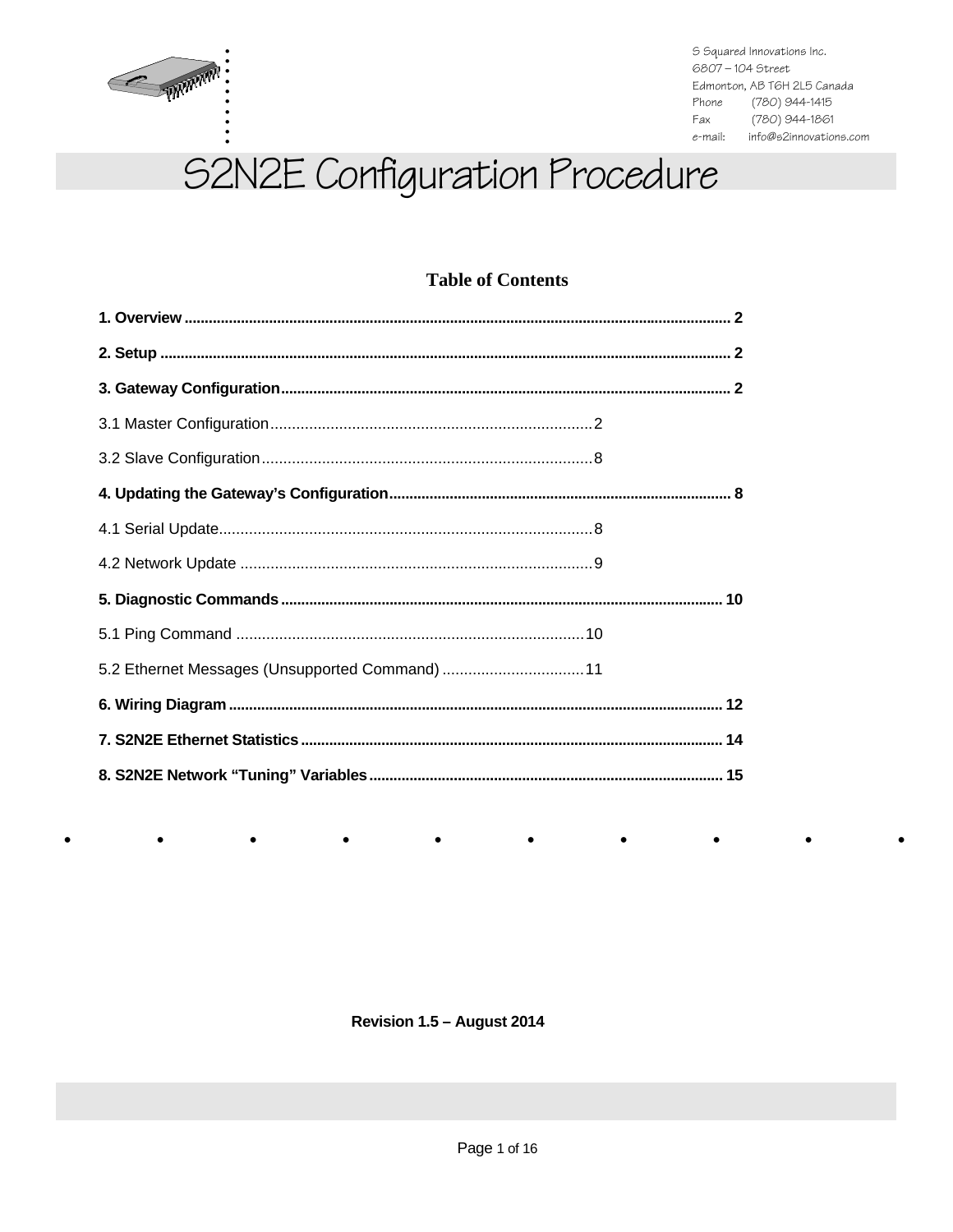# S2N2E Configuration Procedure

#### **1. Overview**

. . . . . . . . . .

The S2N2E Configuration program, S2N2EConfig.exe, is a Windows 2000 and XP supported application. Its function is to configure the S2N2E Ethernet Gateway, update the gateway's operating program, and to allow the user to perform some basic diagnostics.

#### **2. Setup**

- a. Installation of the S2N2EConfig starts with running setup.exe from the installation CD.
- b. After the application has been installed, run the S2N2EConfig.exe program
- c. Go to Action-Application Settings-Serial Port Menu item
- d. Here you will be able to set the Serial Port for Serial Access to the S2N2E Gateway. Selecting the appropriate COM port and pressing "OK" will save the information.
- e. Setup is now complete.

### **3. Gateway Configuration**

The S2N2E must be configured for either a Master (Ethernet Master, N2 Slave) or a Slave (Ethernet Slave, N2 Master). Moving the mouse to the Left Pane (the one displaying Not Connected) and pressing the right mouse button will allow you to select the functionality of the gateway (Master or Slave).

#### **3.1 Master Configuration**

As a "Master" you must list all of the "Slave" Gateways and all of the remote N2 field devices that the Master is to communicate with. It is this list (configuration) that instructs the Master as to what devices it must respond to on its local N2 bus. Further, any duplication of IP or N2 addresses will result in inconsistent and erratic operation. It is imperative that this data be correct.

Right-mouse clicking and selecting "Add a Master" will display the network configuration for the Master.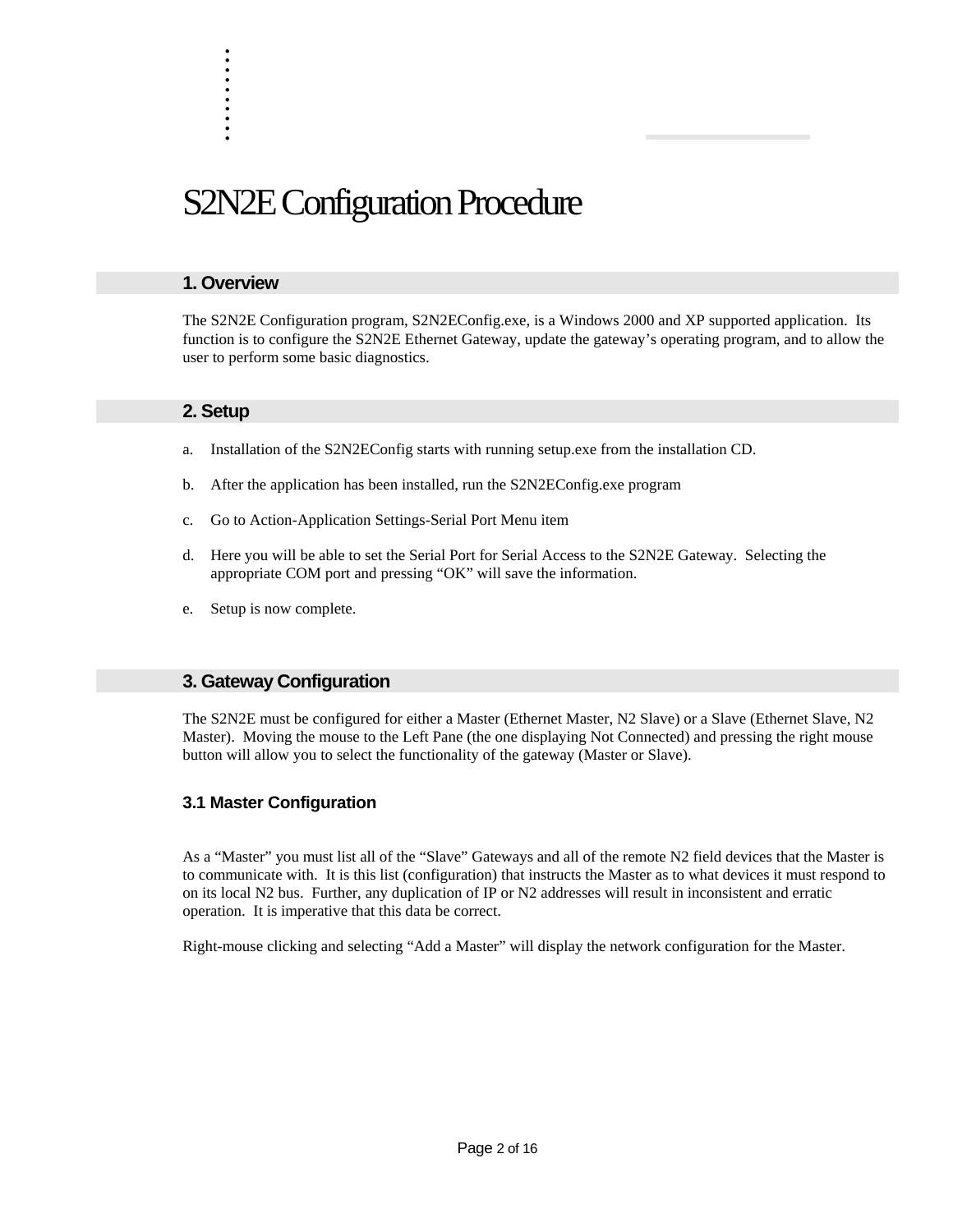| <b>Gateway Master Setup Wizard</b>                                                                          |     |         |          |        |  |
|-------------------------------------------------------------------------------------------------------------|-----|---------|----------|--------|--|
| <b>S2N2E Gateway Master Definition Setup</b><br>Please supply the following S2N2 Gateway Master information |     |         |          |        |  |
| N2 Device ID:                                                                                               | 001 | Decimal | 01       | Hex    |  |
| Local IP:                                                                                                   | 000 | looo    | 1000     | 000    |  |
| Netmask:                                                                                                    | 000 | 000     | 000      | 000    |  |
| Gateway:                                                                                                    | 000 | 000     | 000      | 000    |  |
|                                                                                                             |     |         |          |        |  |
|                                                                                                             |     |         |          |        |  |
|                                                                                                             |     |         | Finished | Cancel |  |

Here, you must enter the Master Gateway's N2 Address and its Ethernet network information (IP address, Network Mask, and Network Gateway). The N2 Device ID is listed in both decimal and in hexadecimal formats. Entering data into either field will convert the other field accordingly. Once the information has been entered, pressing "Finished" will save the information and display a screen similar to the following: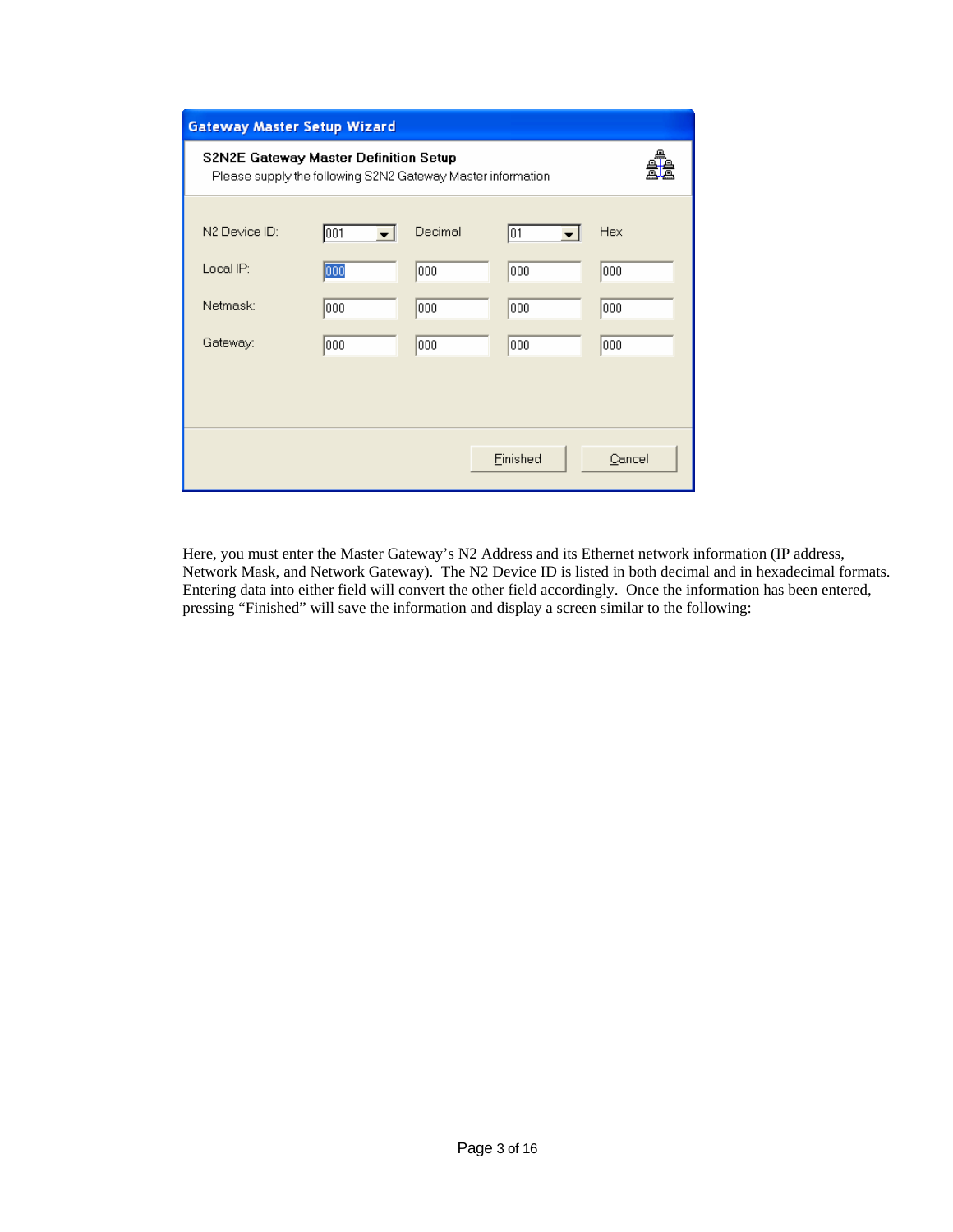| S2N2E - N2 Bus to Ethernet Gateway Configuration                                                                                                |                                         |                                             |
|-------------------------------------------------------------------------------------------------------------------------------------------------|-----------------------------------------|---------------------------------------------|
| File Action Help                                                                                                                                |                                         |                                             |
| S2N2E Gateway Objects                                                                                                                           | Interface: Closed                       |                                             |
| <mark>립</mark> S2N2E Gateway Master<br>N2 Device ID: 010<br>IP Local: 161, 184, 154, 120<br>Netmask: 255, 255, 255, 0<br>Gateway: 161.184.154.2 | Object<br>N <sub>2</sub> I <sub>D</sub> |                                             |
|                                                                                                                                                 | $\langle$<br>$\langle \Pi \Pi \rangle$  | $\,$                                        |
|                                                                                                                                                 | $\mathbf{\underline{D}}$ one            | $\ensuremath{\underline{\mathbb{C}}}$ ancel |
|                                                                                                                                                 | 2/3/2004                                | $9:00$ PM                                   |

Right-mouse clicking in the left pane will allow you to edit the Master information, or you can "Add a Slave Device". Editing the Master information will take you back to the previous screen so that you can adjust any of the master gateway's parameters.

Adding a slave will display a Network configuration dialog similar to that of the Master, except that an additional non-editable field will be displayed (Master's IP Address). Remember that the Slave Gateways will only communicate with designated Master Gateways. Here the designation is the Master's IP Address.

Adding the N2 device ID and the Network information is the same as the Master's.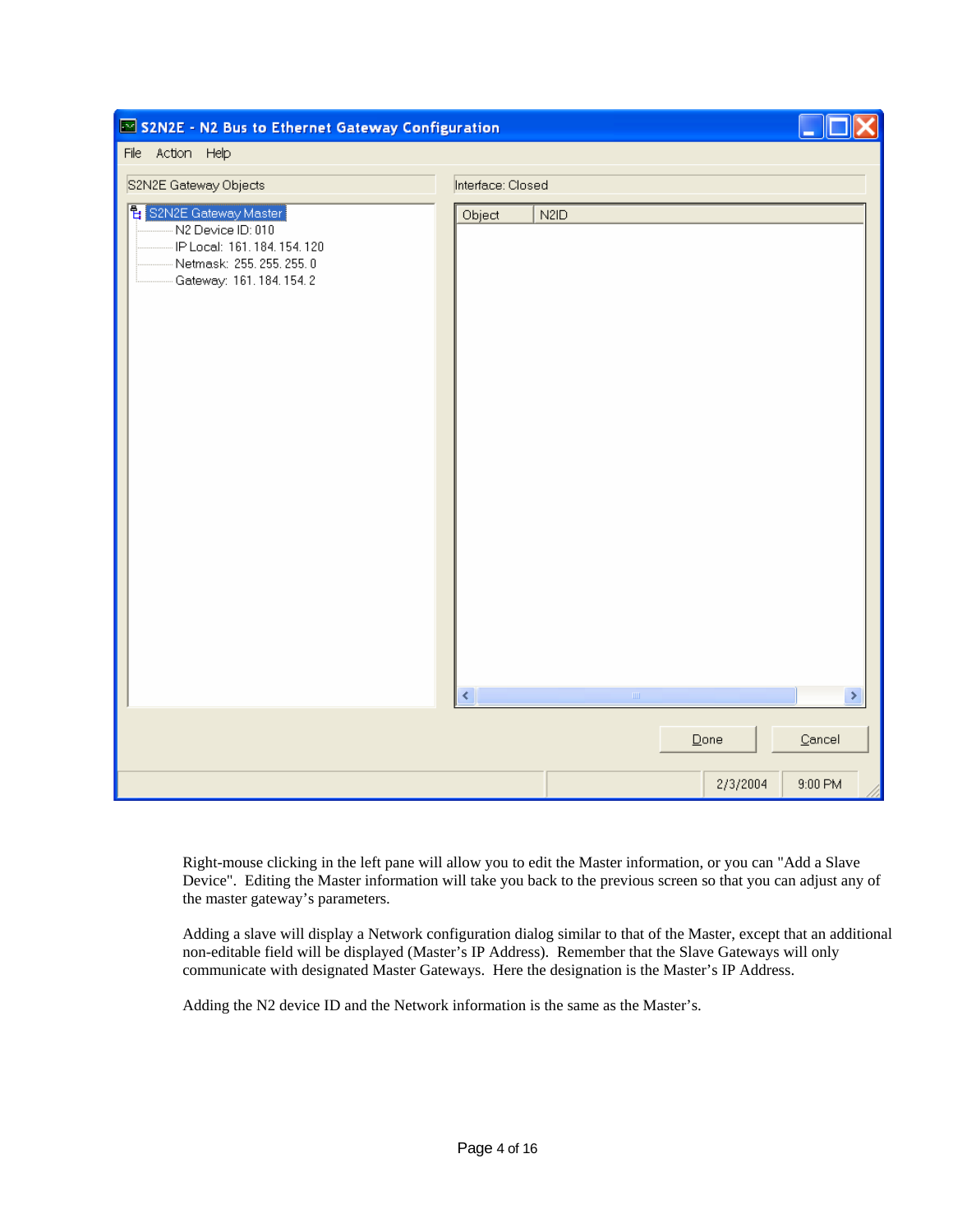| S2N2E - N2 Bus to Ethernet Gateway Configuration                                                                                                                                                                                                                                                                                  |                   |                               |          |                                             |
|-----------------------------------------------------------------------------------------------------------------------------------------------------------------------------------------------------------------------------------------------------------------------------------------------------------------------------------|-------------------|-------------------------------|----------|---------------------------------------------|
| File Action Help                                                                                                                                                                                                                                                                                                                  |                   |                               |          |                                             |
| S2N2E Gateway Objects                                                                                                                                                                                                                                                                                                             | Interface: Closed |                               |          |                                             |
| <mark>현</mark> S2N2E Gateway Master<br>N2 Device ID: 010<br>IP Local: 161, 184, 154, 120<br>Netmask: 255, 255, 255, 0<br>Gateway: 161.184.154.2<br>S2N2E Gateway Slave - ID 011<br>Ė<br>N2 Device ID: 011<br>IP Local: 161, 184, 154, 121<br>Netmask: 255, 255, 255, 0<br>Gateway: 161.184.154.2<br>IP Master: 161, 184, 154, 120 | Object            | N <sub>2</sub> I <sub>D</sub> |          |                                             |
|                                                                                                                                                                                                                                                                                                                                   | ¢                 | $\rm{III}$                    |          | ×.                                          |
|                                                                                                                                                                                                                                                                                                                                   |                   |                               | Done     | $\ensuremath{\underline{\mathbb{C}}}$ ancel |
|                                                                                                                                                                                                                                                                                                                                   |                   |                               | 2/3/2004 | 9:13 PM                                     |

Right-mouse clicking within the left pane has some differences depending upon where you are clicking. Selecting any items in the Master Area will allow editing of the Master data or adding another Slave Gateway. Clicking in the Slave area, will allow for editing of the Slave gateway data, deleting the Slave Gateway, or adding/deleting the Slave Gateway's N2 Devices.

Adding additional Slave Gateways is the same as above: left-mouse click in the Master Area, right-mouse click and select "Add Slave Gateway". Remember, you are limited to ten (10) Slave Gateways per Master.

Adding N2 Field Devices is very similar to adding Slave Gateways. The difference is that you must left-mouse click on the desired Slave Gateway (the one where the N2 Device is to be connected), and right-mouse click to reveal your choices. Selecting "Add N2 Device" will display the following dialog: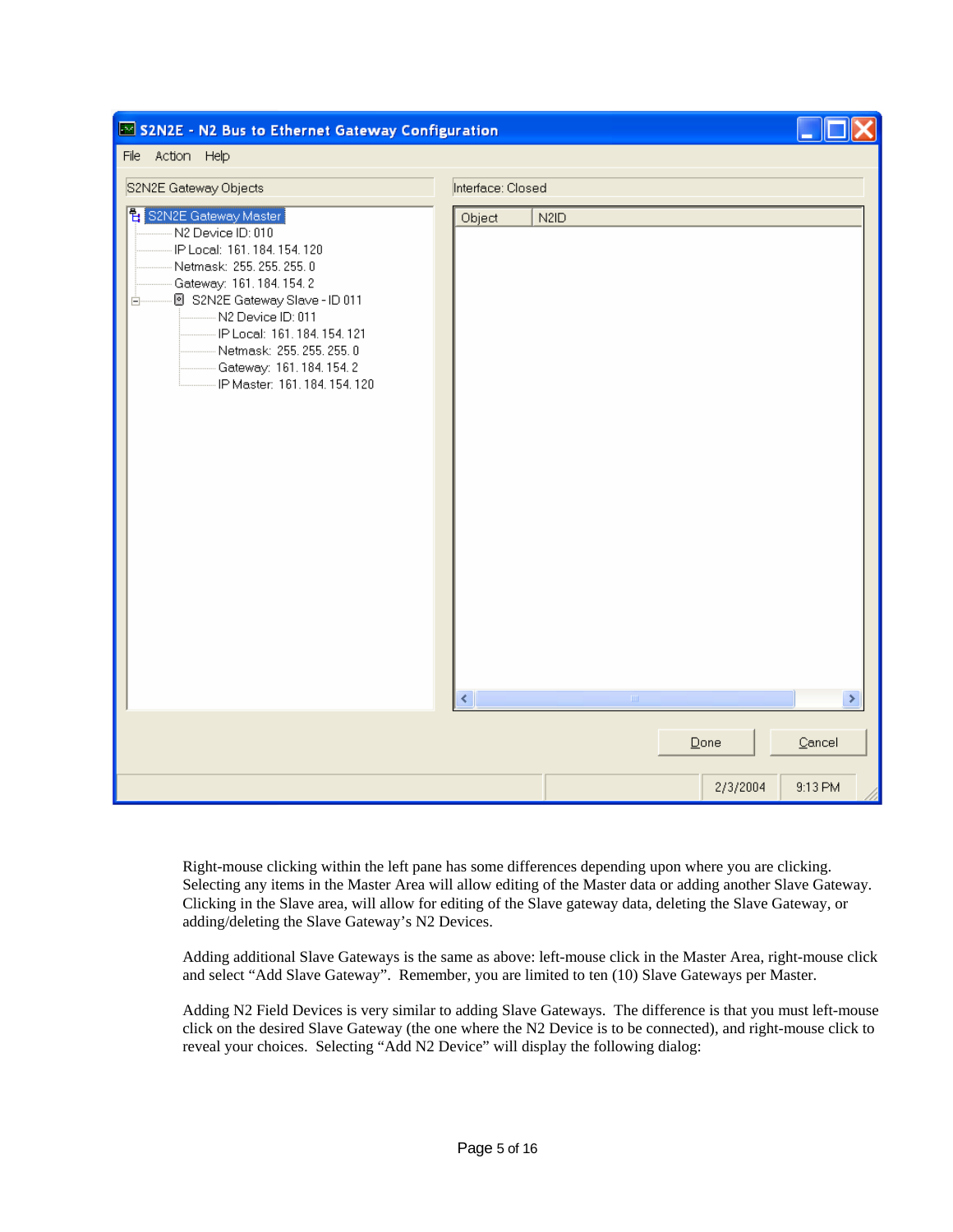| <b>Gateway N2 Device</b>                                                                     |                                           |  |  |  |
|----------------------------------------------------------------------------------------------|-------------------------------------------|--|--|--|
| <b>S2N2E N2 Device Definition Setup</b><br>Please supply the following N2 Device information |                                           |  |  |  |
| N2 Device ID:<br>001<br>N2 Device:<br>DX9100                                                 | Decimal<br>Hex<br>101                     |  |  |  |
|                                                                                              | Einished<br>Cancel<br>------------------- |  |  |  |

Again, the N2 Device ID will need to be entered and also what type of device it is. The supported device list is expanding and will reflect the current supported N2 device. Once this information is complete, pressing "Finished" will save the information. Now, you will see something like the following: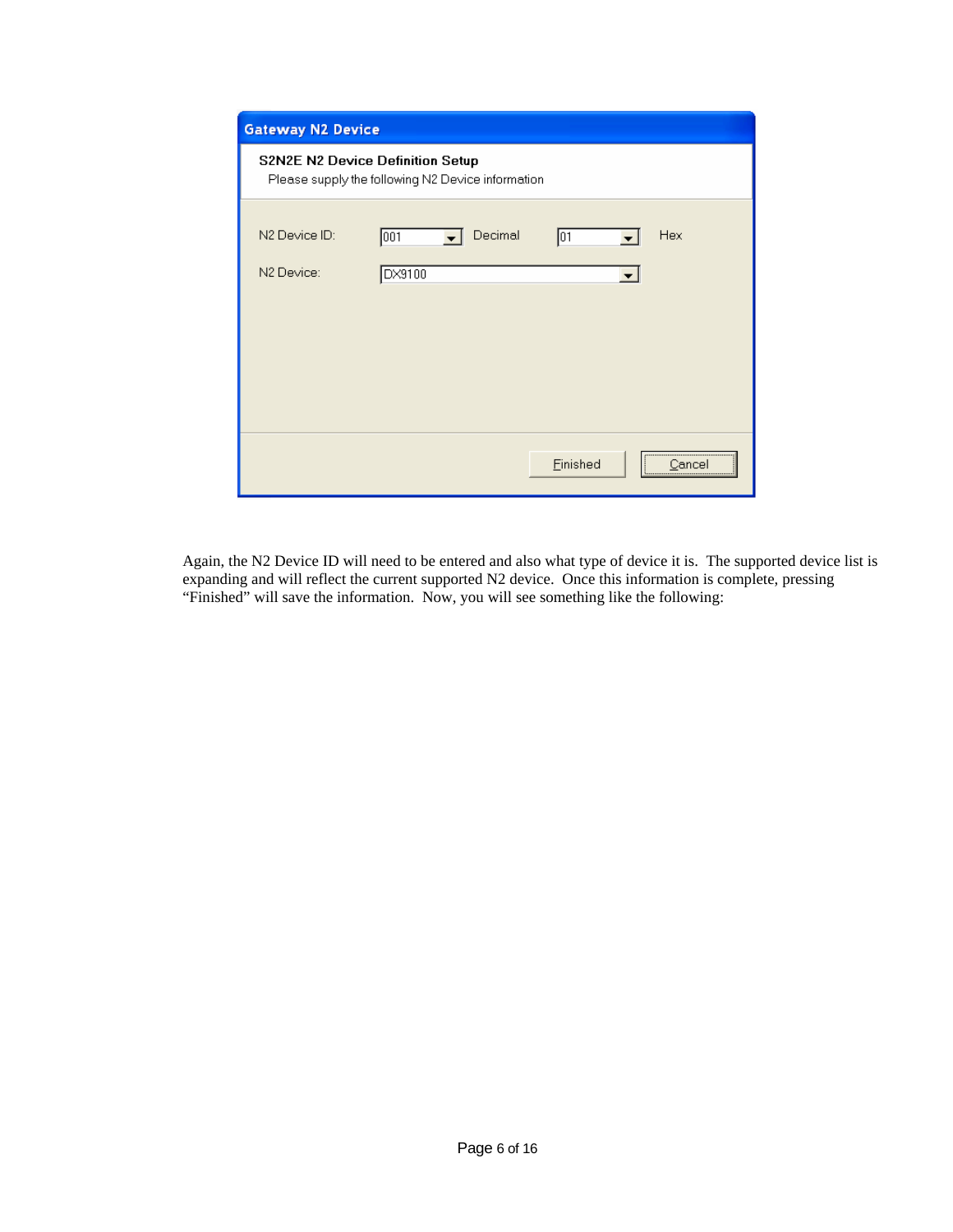| S2N2E - N2 Bus to Ethernet Gateway Configuration                                                                                                                                                                                                                                                                                                                 |                                                                 |
|------------------------------------------------------------------------------------------------------------------------------------------------------------------------------------------------------------------------------------------------------------------------------------------------------------------------------------------------------------------|-----------------------------------------------------------------|
| File Action Help                                                                                                                                                                                                                                                                                                                                                 |                                                                 |
| S2N2E Gateway Objects                                                                                                                                                                                                                                                                                                                                            | Interface: Closed                                               |
| <mark>림</mark> S2N2E Gateway Master<br>N2 Device ID: 010<br>IP Local: 161, 184, 154, 120<br>Netmask: 255, 255, 255, 0<br>Gateway: 161.184.154.2<br>8 S2N2E Gateway Slave - ID 011<br>Ė.<br>N2 Device ID: 011<br>IP Local: 161, 184, 154, 121<br>Netmask: 255, 255, 255, 0<br>Gateway: 161.184.154.2<br>IP Master: 161.184.154.120<br>图 N2 Device - ID 020 DX9100 | N <sub>2</sub> I <sub>D</sub><br>Object<br>¢<br>$\rm HII$<br>×. |
|                                                                                                                                                                                                                                                                                                                                                                  | Cancel<br>Done                                                  |
|                                                                                                                                                                                                                                                                                                                                                                  | 2/3/2004<br>9:24 PM                                             |

You can add more N2 Devices to the Slave Gateway by following the same procedure. Please remember that you are limited to three (3) N2 devices for each Slave Gateway.

That is all it takes. Transversing the "Gateway" Tree and right-mouse clicking will reveal what options are available to you.

After you are satisfied with the configuration, it is best to save the file for future use. Selecting File-Save from the Menu will reveal the standard Windows File Save Dialog. Conversely, retrieving a saved configuration is simply File-Open.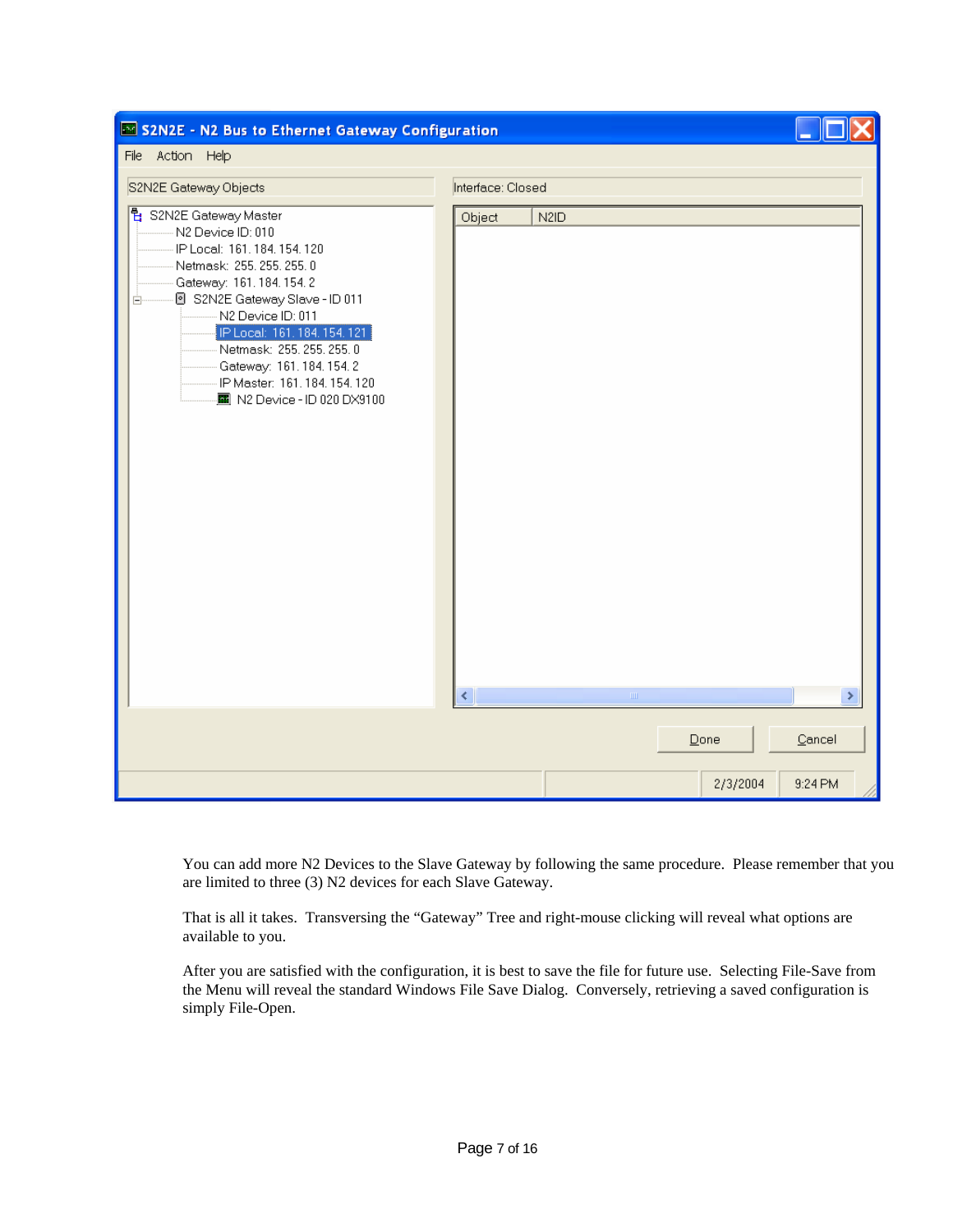### **3.2 Slave Configuration**

Creating a Slave configuration is very similar to that of a Master. The difference is that you can only add one (1) Slave Gateway and up to three (3) N2 devices. Further, you must enter the Master's IP Address into the Slave Gateway's Network information. This is very important, as the Slave Gateway will not communicate with any other devices except the one with this IP Address.

Since the Slave Gateway configuration is so similar to that of the Master, the user is directed to review the Master Gateway's procedure.

#### **4. Updating the Gateway's Configuration**

The Gateway can have its configuration updated in two ways. The first method is via the serial port and the supplied S2N2E Diagnostic/Configuration cable. The second method is via the Ethernet Network.

#### **4.1 Serial Update**

The Serial port method is used in the initial configuration of the Gateway, as the current Gateway network information may not be correct for the user's network. The serial port method can be used at any time that the user can connected the S2N2E cable to the gateway.

To ensure that communication has been established and all is in order, it is suggested that the following be done.

- a. Ensure that a valid configuration is displayed
- b. Ensure that **Action-Application Settings-Communication-Serial Port** is Checked.
- c. Verify Serial Communication by selecting **Action-Gateway-MAC Address-Retrieve**. Here the Gateway's MAC address will be displayed. If not, then you have a problem with your serial port, S2N2E Cable, or the gateway itself.
- d. Assuming that the above is successful, then selecting **Action-Gateway-Configuration-Update**, and selecting "yes" will update the Gateway's configuration. A confirmation message will be displayed indicating that the configuration has been saved. If not, then there is a problem. Try the procedure again and ensure that the S2N2E cable is correctly connected.
- e. Assuming that the above was successful, the Gateway will need to be re-booted for the new configuration to take effect. To do this, the user can press the reset button on the Gateway, or can force a reboot by selecting **Action-Gateway-Reboot-Hard**. This forces a full reboot (RAM test, etc).
- f. Wait until the Gateway's Alive light is flashing, and confirm that the configuration has been saved by selecting **Action-Gateway-Configuration-Retrieve**. Here, the configuration will be displayed and should be inspected to ensure that all is in order.
- g. The Gateway is now configured.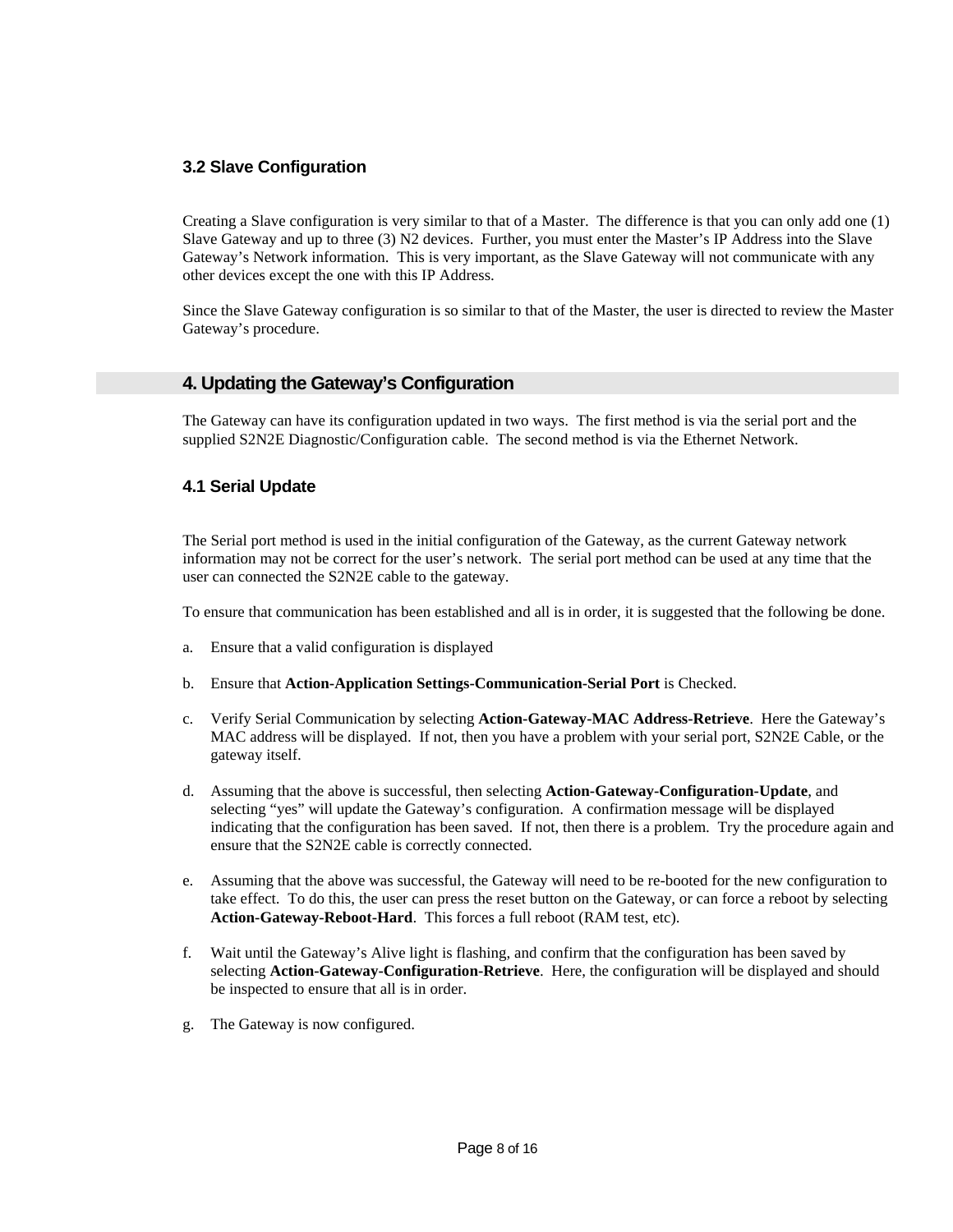#### **4.2 Network Update**

The Network method is used in situations where the Gateway is already functioning (i.e. network information is already correct). The Network method can update the Gateway anywhere within the network. Depending upon how extensive the network is structured, this could mean across the hall or across the World.

To communicate via the Network, a procedure must be followed, as the Gateways are not designed to respond the network devices not explicitly defined. S Squared has devised the following authentication sequence to accommodate this security.

- a. Ensure that a valid configuration is displayed.
- b. Select Action**-Application Settings-Communication-Ethernet**
- c. This will prompt an authentication/negotiate sequence to take place. If this is successful, a Message will be displayed indicating that the Negotiation was Successful. If this message is not displayed, try this once again, as Network routers (ARP issues) may slow the procedure. A Successful message must be displayed before you can continue.
- d. Assuming you have successfully negotiated a connection, you can continue. However, this connection will only be available for approx 10 minutes. After which time the connection is closed and a negotiation sequence must be redone (**Action-Application Settings-Communication-Ethernet Negotiate**).
- e. As in the serial case, ensure all is well by retrieving the Gateway's MAC address. -**Gateway-MAC Address-Retrieve**
- f. Now, following is the same as the serial procedure.
- g. Assuming that the above is successful, then selecting **Action-Gateway-Configuration-Update**, and selecting "yes" will update the Gateway's configuration. A confirmation message will be displayed indicating that the configuration has been saved. If not, then there is a problem. Try the procedure again and ensure that the S2N2E cable is correctly connected.
- h. Assuming that the above was successful, the Gateway will need to be re-booted for the new configuration to take effect. To do this, the user can press the reset button on the Gateway, or can force a reboot by selecting **Action-Gateway-Reboot-Hard**. This forces a full reboot (RAM test, etc).
- i. Once the device has been rebooted, the Negotiate Sequence must be redone, as the reboot closed the connection. Wait until the Gateway's Alive light is flashing and then select **Action-Application Settings-Communication-Ethernet Negotiate.**
- j. Confirm that the configuration has been saved by selecting **Action-Gateway-Configuration-Retrieve**. Here, the configuration will be displayed and should be inspected to ensure that all is in order.
- k. The Gateway is now configured.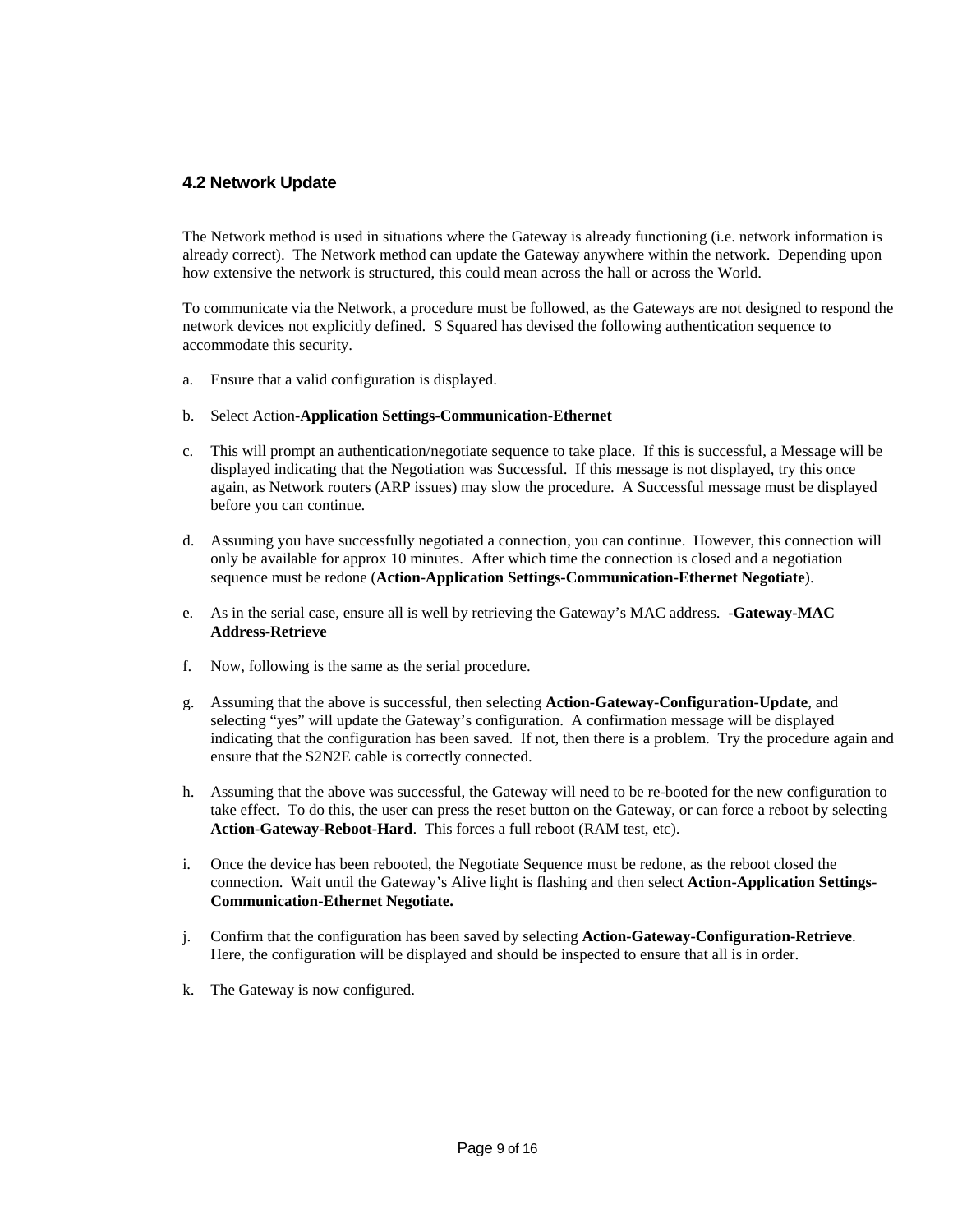#### **5. Diagnostic Commands**

There are a variety of diagnostic commands that are embedded within the gateway. Most of these commands will not be documented, as indiscriminate use could render the Gateway unusable. If this happens, the Gateway must be returned to the factory for in-house restoration.

#### **5.1 Ping Command**

However, in order to accommodate the user with some basic testing, a "Ping" command is available (**Action-Gateway-Ping**).

The S2N2 Gateways are network devices and as such are subject to malicious network communication (Denial Of Service attacks, network probes, network port scans, etc). Thus, in order to combat these issues and remain in operation a variety of security measures have been taken. First and foremost, the S2N2 Gateway cannot be seen on the network by traditional methods (pings, port scans, etc). Malicious users and/or applications cannot attack devices that do not exist, or *do not appear* to exist. What this means, is that a standard "ping" request will go unanswered, as this is the simplest method for detecting a device on a network. Unfortunately disabling a "ping" response means that legitimate users cannot ensure a valid network connection. To accommodate a legitimate user, the S2N2EConfig program has a special "Ping" function that will instruct the Gateway to respond.

The S2N2 Ping Dialog has several Functions: Standard Ping, S Squared Ping, Ping Reboot Soft, and Ping Reboot Hard.

| <b>16 Ping Device</b>              |                 |                     |
|------------------------------------|-----------------|---------------------|
| IP Address:                        | 161.184.154.126 | Standard Ping!      |
| Return Status:<br>Round Trip Time: |                 | S Squared Ping!     |
| Data Packet Size:                  |                 | Ping Reboot (Soft)! |
|                                    |                 | Ping Reboot (Hard)! |
|                                    |                 | Done                |

Standard Ping – Sends a typical Ping to any device. Sending this type of ping will result in no response from the Gateway.

S Squared Ping – Sends a special Ping Sequence that instructs the Gateway to respond.

Ping Reboot Soft – Sends a special Ping Sequence that instructs the Gateway to soft reboot.

Ping Reboot Hard – Sends a special Ping Sequence that instructs the Gateway to Hard Reboot.

The last time commands are used in the event that the Gateway has somehow gone offline and does not respond to a negotiate sequence. It is hopeful attempt that Gateway is still functioning at a low level and that a reboot is required to re-initialize the system.

To send any of the commands, the user must enter a valid IP address in the First field. This is the only field that the user can enter any information. The IP address is not limited to the gateway, but can be any network address.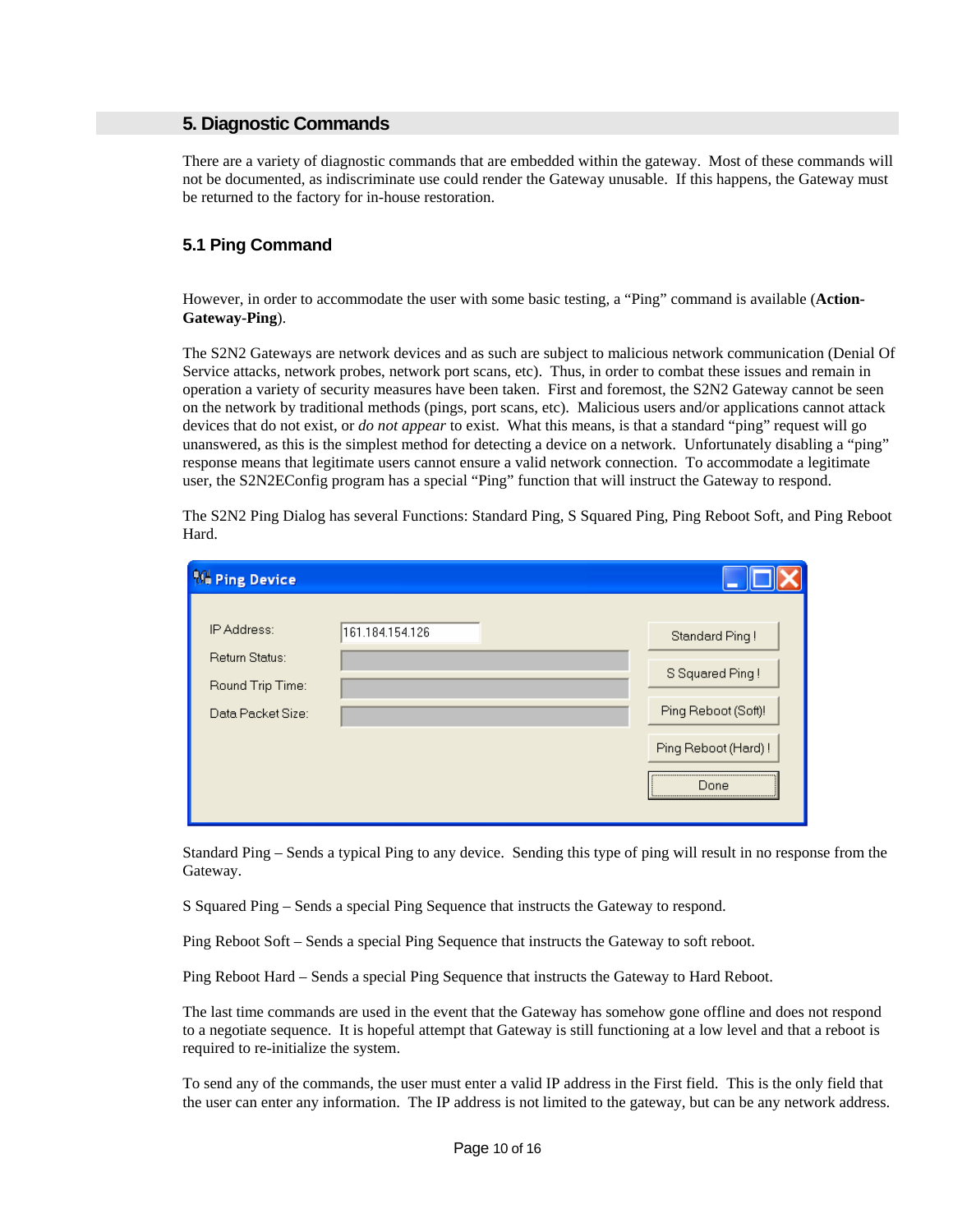Sending the other Ping commands to non S2N2E Gateway devices will not harm them in any way. In fact, all other devices will respond to those pings.

Upon entering this dialog, the default IP Address will be that of the Gateway located in the configuration pane.

#### **5.2 Ethernet Messages (Unsupported Command)**

The last command is one that is not within the S2N2Config program. The S2N2EConfig.exe program is closed, and a dumb terminal program (Hyperterminal or equivalent) is used. Using the S2N2E Cable and connecting it to the computer's serial port will allow the user to see the Ethernet messages between the Master and Slave gateways. This tells the user that Ethernet communication has been established and is ongoing. To view these messages, the dumb terminal program must be set to 19200 Baud, No Parity, 8 Data Bits, 1 stop bits, and Flow Control set to None. At the dumb terminal, pressing the Enter button will display the S2N2E> prompt. Here entering "emsg" and pressing enter will display the Ethernet messages. Entering "emsg" and Enter will stop the messages. Stopping the displaying of Ethernet messages is necessary, as leaving this enabled will significantly affect performance of the Gateway.

These Ethernet messages can be captured and reviewed by S Squared personnel. Since this command is unsupported, a detailed explanation of the Ethernet Packets or its contents will not be given.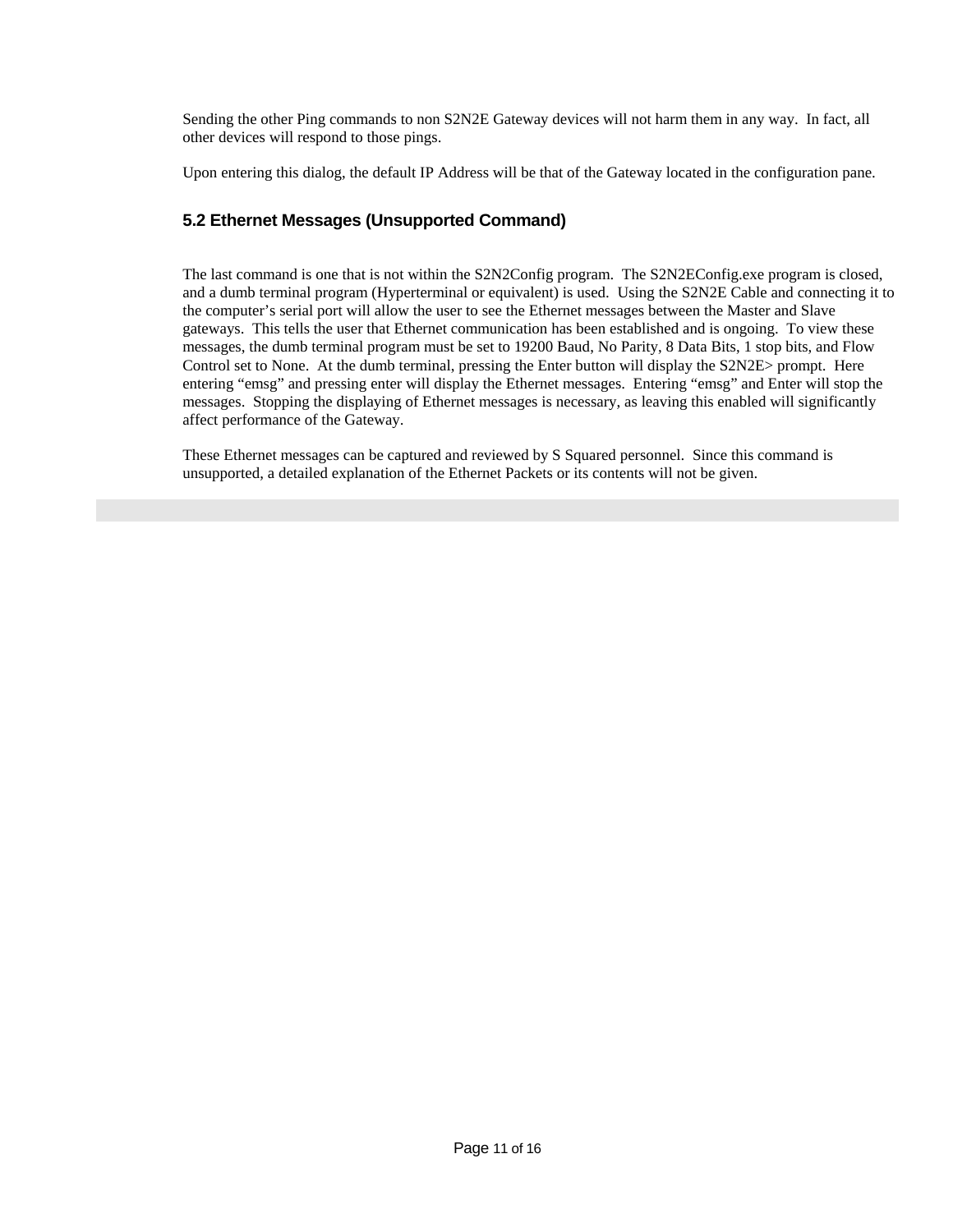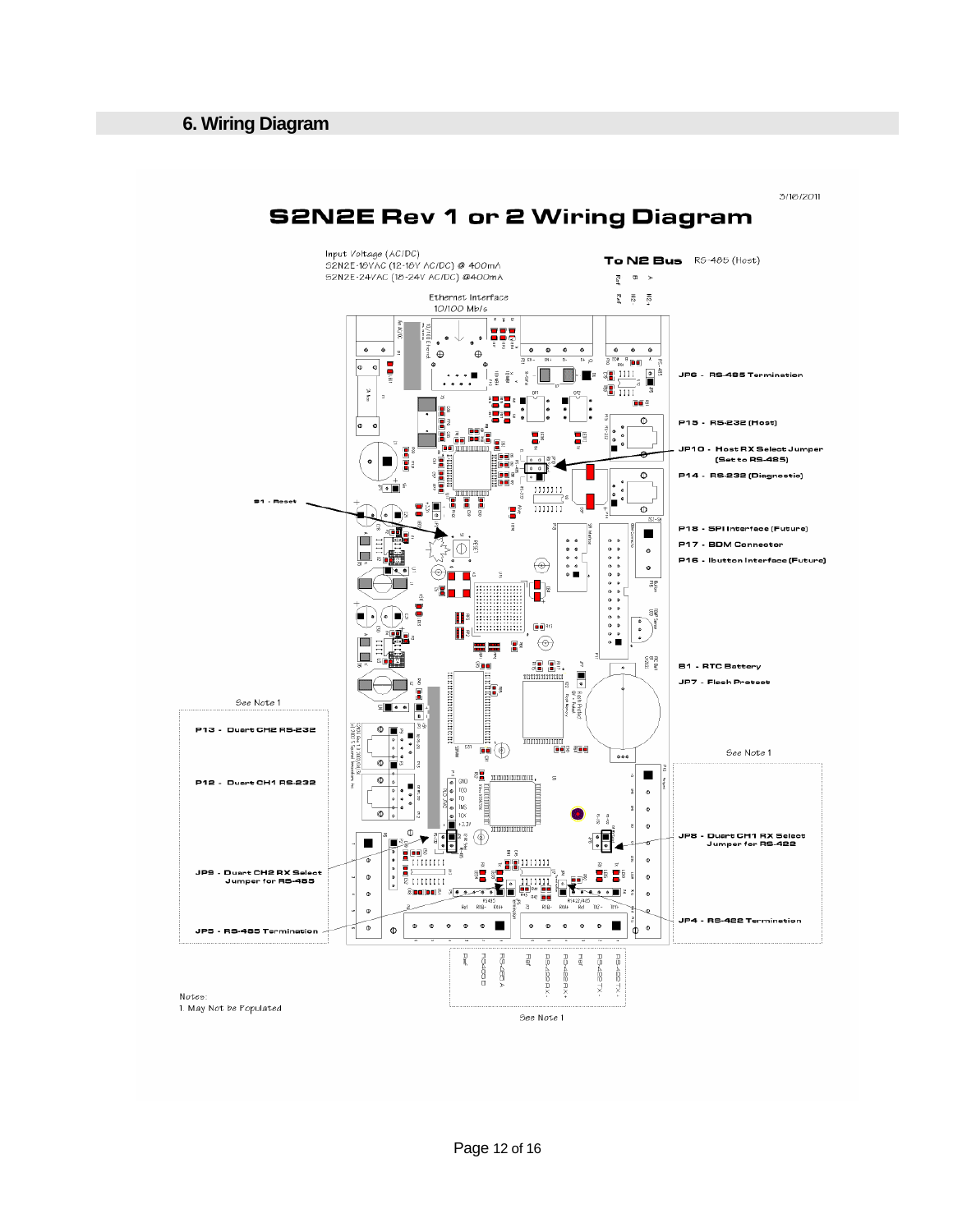S2N2E - Rev 3.0 PCB

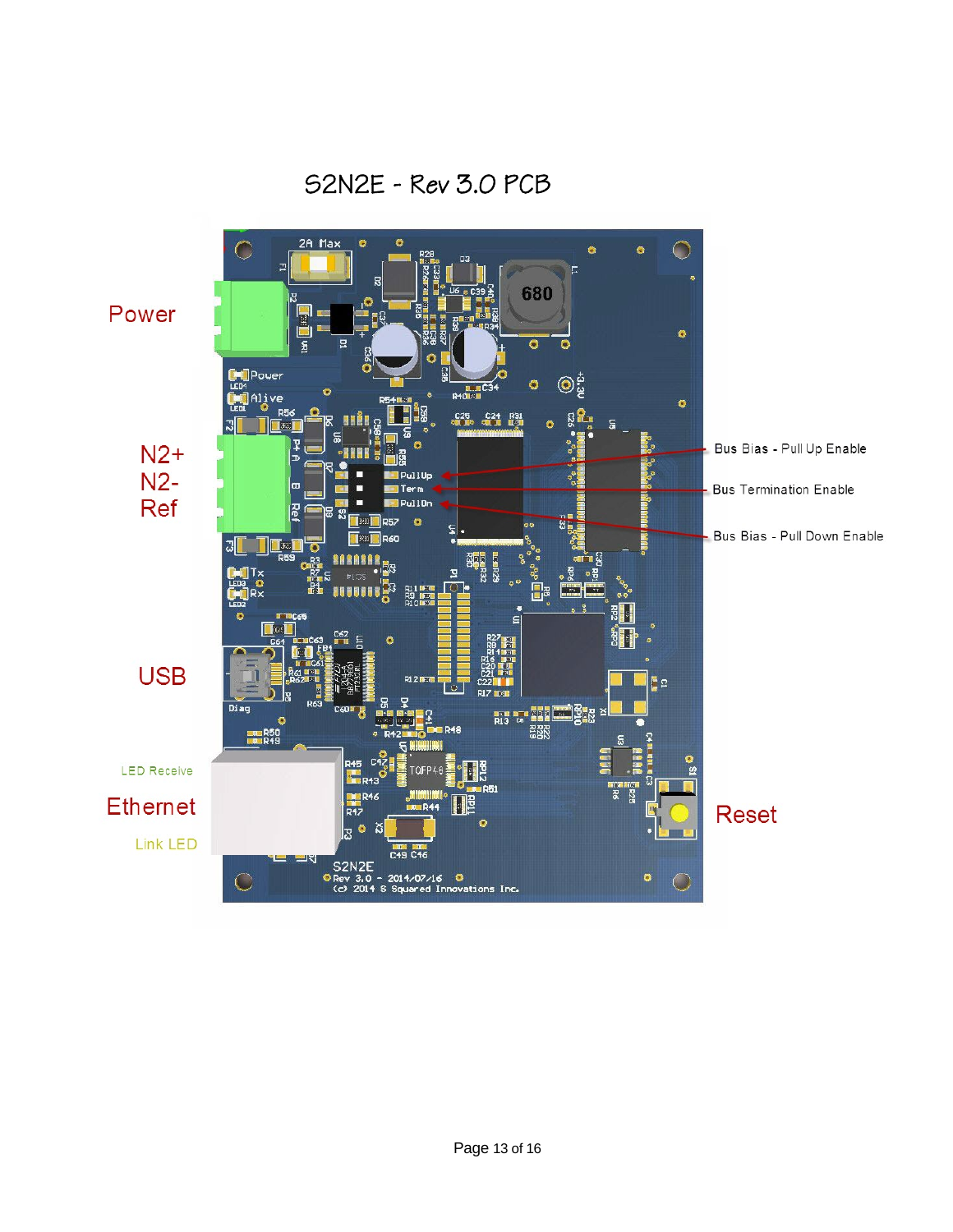#### **7. S2N2E Ethernet Statistics**

Starting with Firmware version 2.49 and greater, the S2N2E's Ethernet statistics can be mapped and trended within the Metasys System. The following statistics are available:

| <b>AI</b> Point  | <b>Units</b> | <b>Description</b>                                                                              |
|------------------|--------------|-------------------------------------------------------------------------------------------------|
| AI1              | Milliseconds | Slave Response Time (most recent packet)                                                        |
| AI2              | Milliseconds | Slave Response Time (maximum during time session ) . This value will reset every 15<br>minutes. |
| AI3              | Value        | Received Packets from Slave to Master                                                           |
| AI4              | Value        | <b>Transmitted Packets from Master to Slave</b>                                                 |
| AI5              | Value        | <b>Lost Packets</b>                                                                             |
| AI6              | Value        | <b>Packet Retransmission Count</b>                                                              |
| AI7              | Value        | Corrupted Packets (from Slave)                                                                  |
| AI8              | Value        | <b>Unprocessed Packets (from Slave)</b>                                                         |
| A <sub>I</sub> 9 | Value        | Mismatched Packets from Slave                                                                   |
| AI10             | Value        | <b>Duplicated Packets from Slave</b>                                                            |

Although these statistics are collected and administered by the S2N2E Master, they must be mapped to the S2N2E slave's N2 Address (VND Device). Consequently, each S2N2E Slave controlled by the S2N2E master will have these points available. In future firmware versions, we will include the ability to clear the stats (BO point) as well as automatically clear the Max Slave Response time value (perhaps daily, etc or as an AO value).

One other point to mention is that these points will not reflect values to change of state (COS) requests by the network controller (NCM, N30, etc). This was done so as not to burden the N2 bus with these constantly changing data. Basically, by not responding to COS requests, the S2N2E minimizes its N2 bandwidth requirement and so these values will update within Metasys approximately every 10 seconds.

One can also access these Ethernet Statistics from the Diagnostic port. The "estats" command is available and its syntax is as follows:

#### Syntax:

estats [clear] | [status] | [master] | [ 0 -9]

| estats clear  | - Clear all Stats                                                                   |
|---------------|-------------------------------------------------------------------------------------|
| estats status | - Display online/offline statuses of S2N2E Slaves                                   |
| estats master | - Display Ethernet stats of Master                                                  |
| estats 0      | - Display Ethernet stats of S2N2E Slave Index 0 (first slave within S2N2E Master's  |
|               | Configuration)                                                                      |
| estats 1      | - Display Ethernet stats of S2N2E Slave Index 1 (Second slave within S2N2E Master's |
|               | Configuration), etc.                                                                |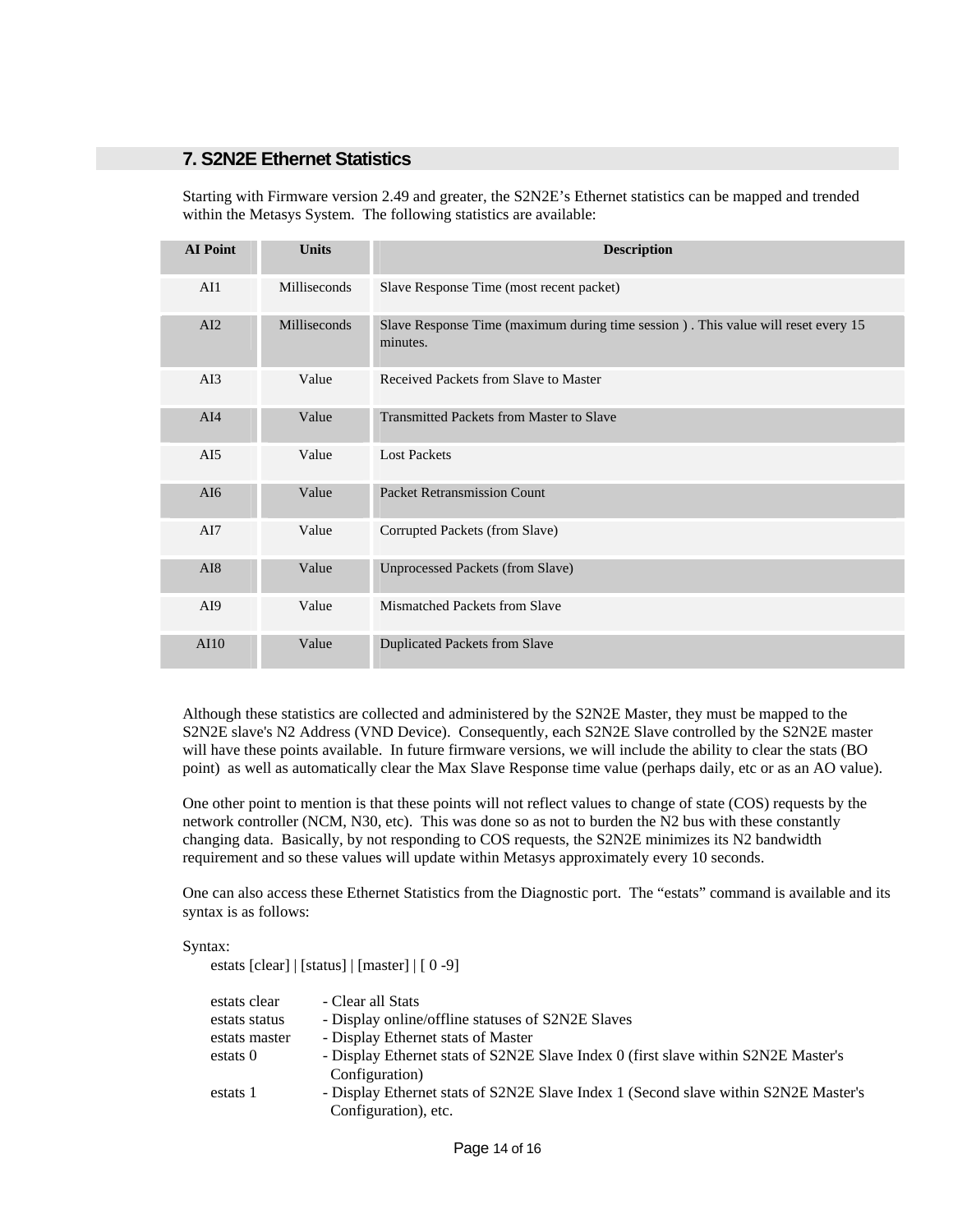### **8. S2N2E Network "Tuning" Variables**

Starting from firmware version 2.30 dated 3/18/2005, adjustments to the Ethernet and N2 bus parameters were made available. These values are stored within the S2N2E's non-volatile memory area and as such their values are maintained even when power is removed or if the device is reset.

These parameters were made available and adjustable, as users wished the S2N2E to be connected to other JC controllers (N30, NAE, etc) that have differing N2 bus communication characteristics.

Parameters that can be changed:

#### **Master Poll Rate ("mpr") (in 100's of microseconds)**

The rate at which the Ethernet Master polls its Ethernet Slaves. Default value: 500 (50 milliseconds)

#### **Master Retry Max ("mrm") (Retry Count)**

The number of times an Ethernet Master will attempt to communicate with an Ethernet Slave before the Ethernet packet is discarded.

Default value: 5

#### **Master Wait Time ("mwt") (in 100's of microseconds)**

The number of milliseconds that the Ethernet Master will wait for a response from the Ethernet Slave Default: 90000 (9000 milliseconds or 9 Seconds)

The default value is the maximum amount and cannot be sustained indefinitely. If packets are taking 9 seconds to return, the Ethernet network is improperly balanced and is unsuitable for reasonable Ethernet communication.

#### **N2 Bus Poll Time ("n2pt") (in 100's of microseconds)**

The rate at which an Ethernet Slave / N2 Master polls its N2 devices for data Default: 30000 (3000 milliseconds or 3 Seconds… Same as NCM-350) Change this value to 2500 (250 milliseconds for NAE, etc)

#### **Extended Offline Timer ("xoff") (in minutes)**

This sets a timer so as to allow for x minutes before a N2 device is flagged as offline Default: 0 (after MRM tries, the device is considered offline)

#### **Standard Ping Enable/Disable ("ping") (1 or 0)**

Determines if the S2N2E responds to standard PINGs Default: 1 (Standard Ping Enable)

*Please note that the above values in "100's of microseconds) can be converted to milliseconds by dividing the value by 10 or to seconds by dividing by 10000*